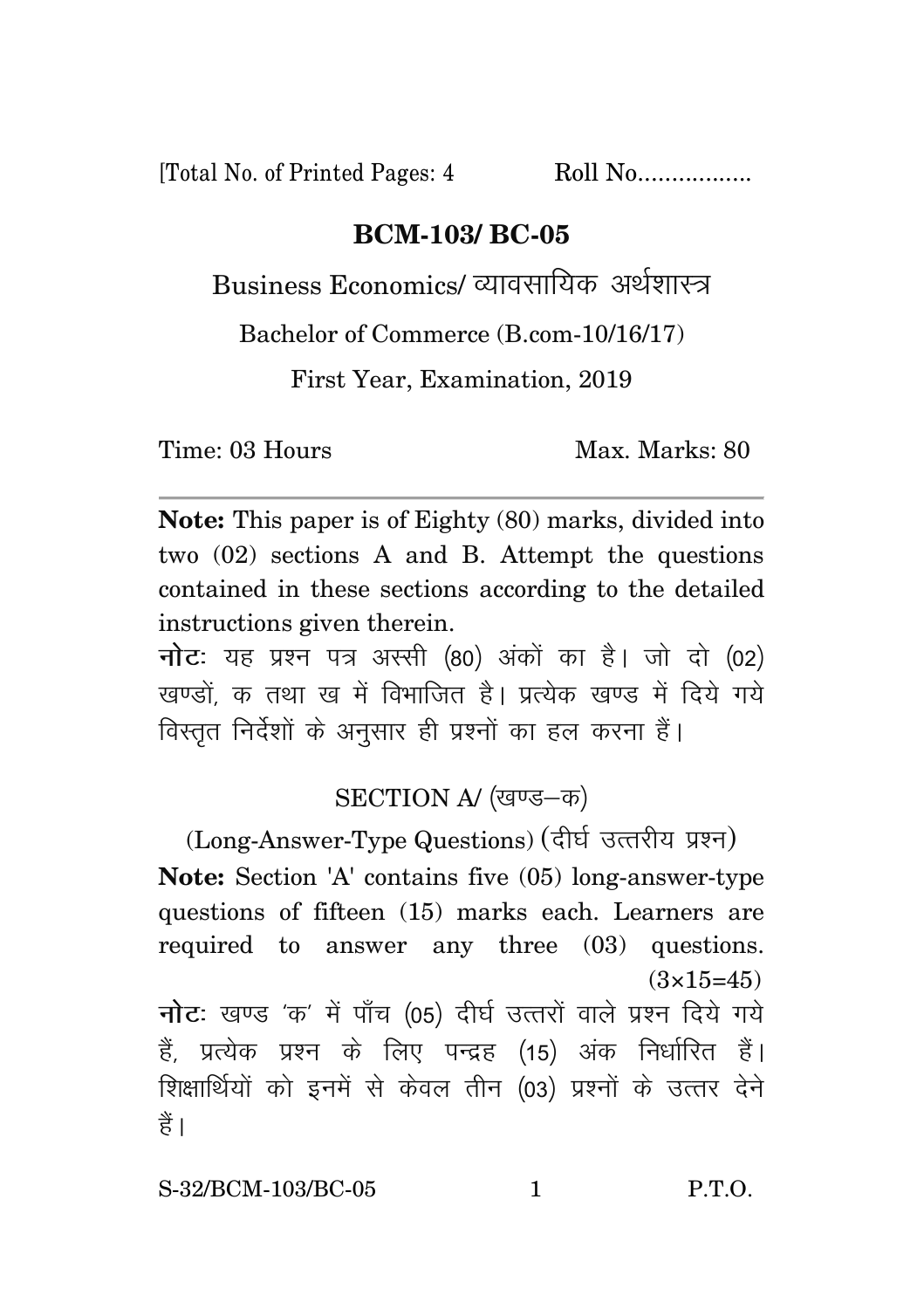1. Discuss the nature and scope of business economics. How does it differ from traditional economics? व्यावसायिक अर्थशास्त्र की प्रकृति और श्रेत्र का वर्णन

कीजिये। परम्परागत अर्थशास्त्र से यह किस प्रकार भिन्न हे?

2. What do you understand by the concept of 'return to scale'? Explain 'Increasing return to scale' and 'decreasing return to scale'.

 $^{\prime}$ पैमाने के पतिफल $^{\prime}$  की अवधारणा से आप क्या समझते हैं? 'पैमाने के बढते हुए प्रतिफल' तथा 'पैमाने के घटते हए प्रतिफल' की व्याख्या कीजिये।

3. Discuss the behaviour of average cost curve in short period and long period. Explain with the help of a diagram the changes that occur in its shape.

अल्पकाल तथा दीर्घकाल में औसत लागत वक के व्यवहार की विवेचना कीजिये। चित्रों की सहायता से इसके आकार में होने वाले परिवर्तनों की व्याख्या कीजिये।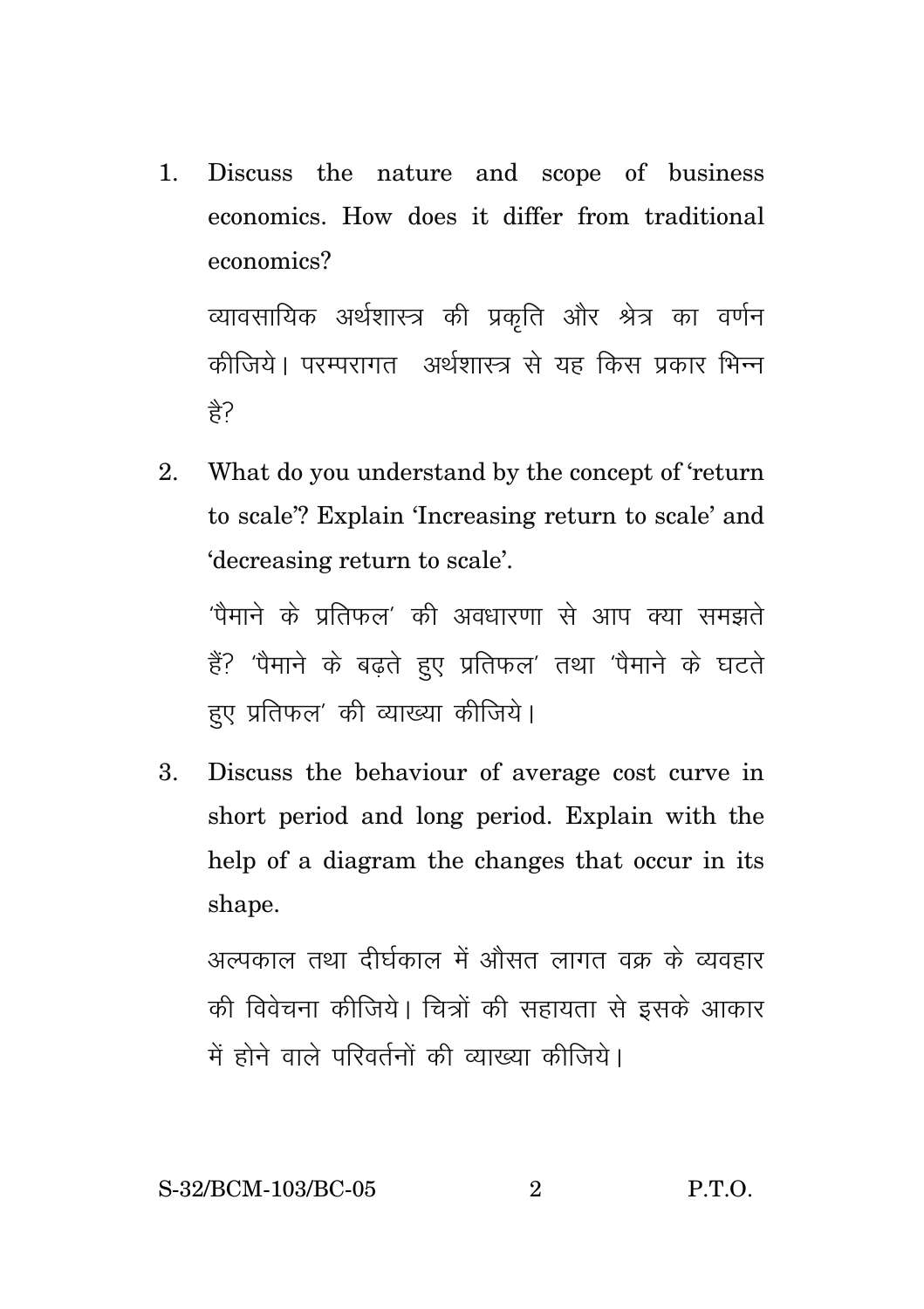4. What is monopolistic competition? Discuss the fundamental prerequisites for existence of monopolistic competition. एकाधिकारी प्रतियोगिता क्या है? एकाधिकारी प्रतियोगिता

के अस्तित्व के लिए आधारभत आवश्यकताओं का वर्णन कीज़िये।

5. Define profit and explain various theories of profit.

लाभ की व्याख्या दीजिये तथा लाभ के विभिन्न सिद्धान्तों की व्याख्या कीजिये।

Section B / (खण्ड-ख)

(Short Answer Type Questions)

(लघु उत्तरों वाले प्रश्न)

**Note:** Section 'B' contains eight (08) short-answer type questions of seven (07) marks each learners are required to answer any five (05) question only.  $(5 \times 7 = 35)$ 

**नोट**: खण्ड 'ख' में आठ (08) लघु उत्तरों वाले प्रश्न दिए गये हैं. प्रत्येक प्रश्न के लिए सात (07) अंक निर्धारित हैं। शिक्षार्थियों को इनमें से केवल पाँच (05) प्रश्नों के उत्तर देने हैं ।

- 1. Discuss the importance of elasticity of demand. मांग की लोच का महत्व बताइये।
- 2. Explain the law of increasing return. क्रमागत उत्पत्ति वृद्धि नियम को समझाइये।